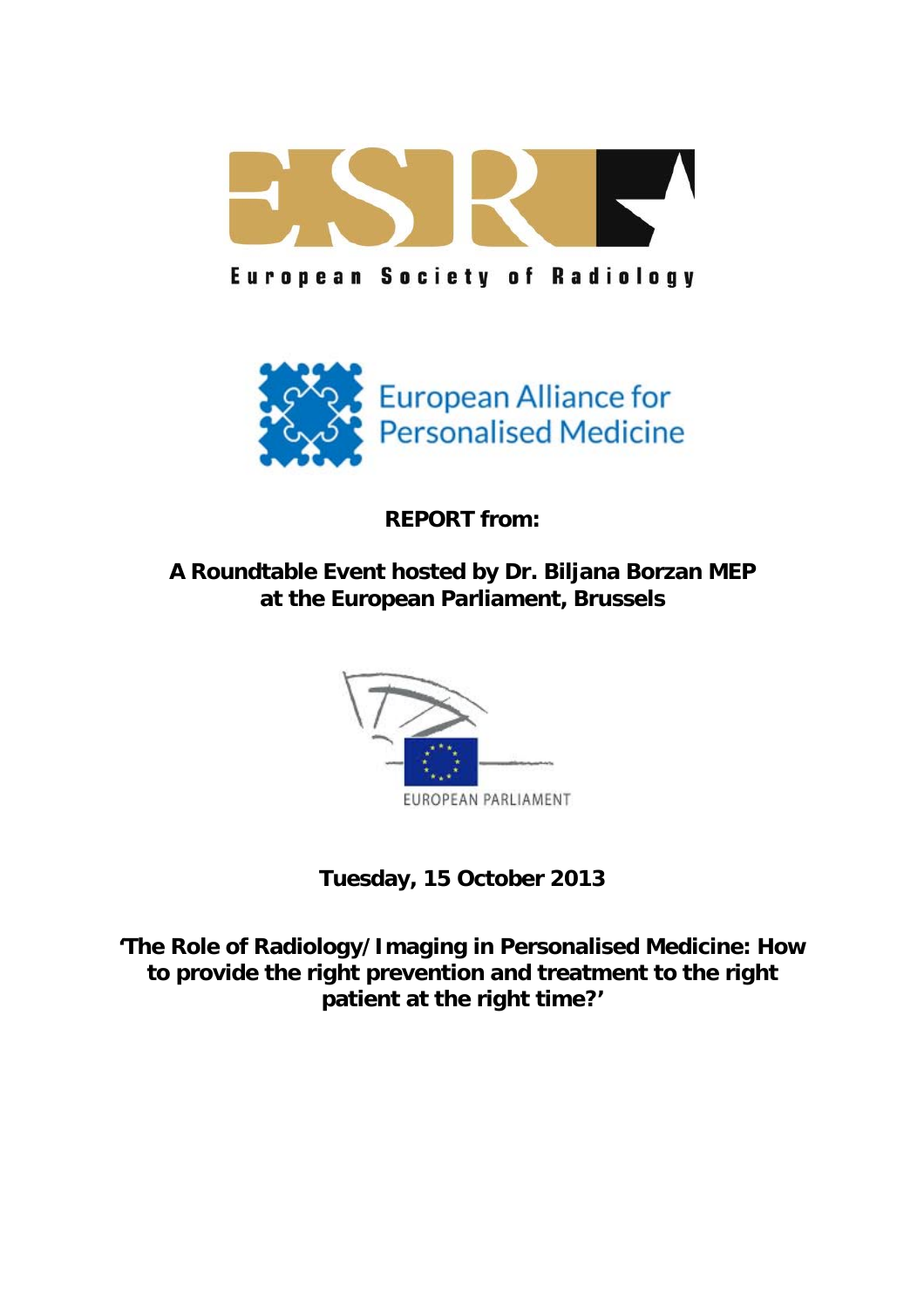# **Table of contents**

| 1. The importance of imaging for the development of             |  |
|-----------------------------------------------------------------|--|
|                                                                 |  |
|                                                                 |  |
|                                                                 |  |
|                                                                 |  |
|                                                                 |  |
| 4.3 Data management, standardisation, access and protection  10 |  |
|                                                                 |  |
|                                                                 |  |
|                                                                 |  |
|                                                                 |  |
|                                                                 |  |
|                                                                 |  |





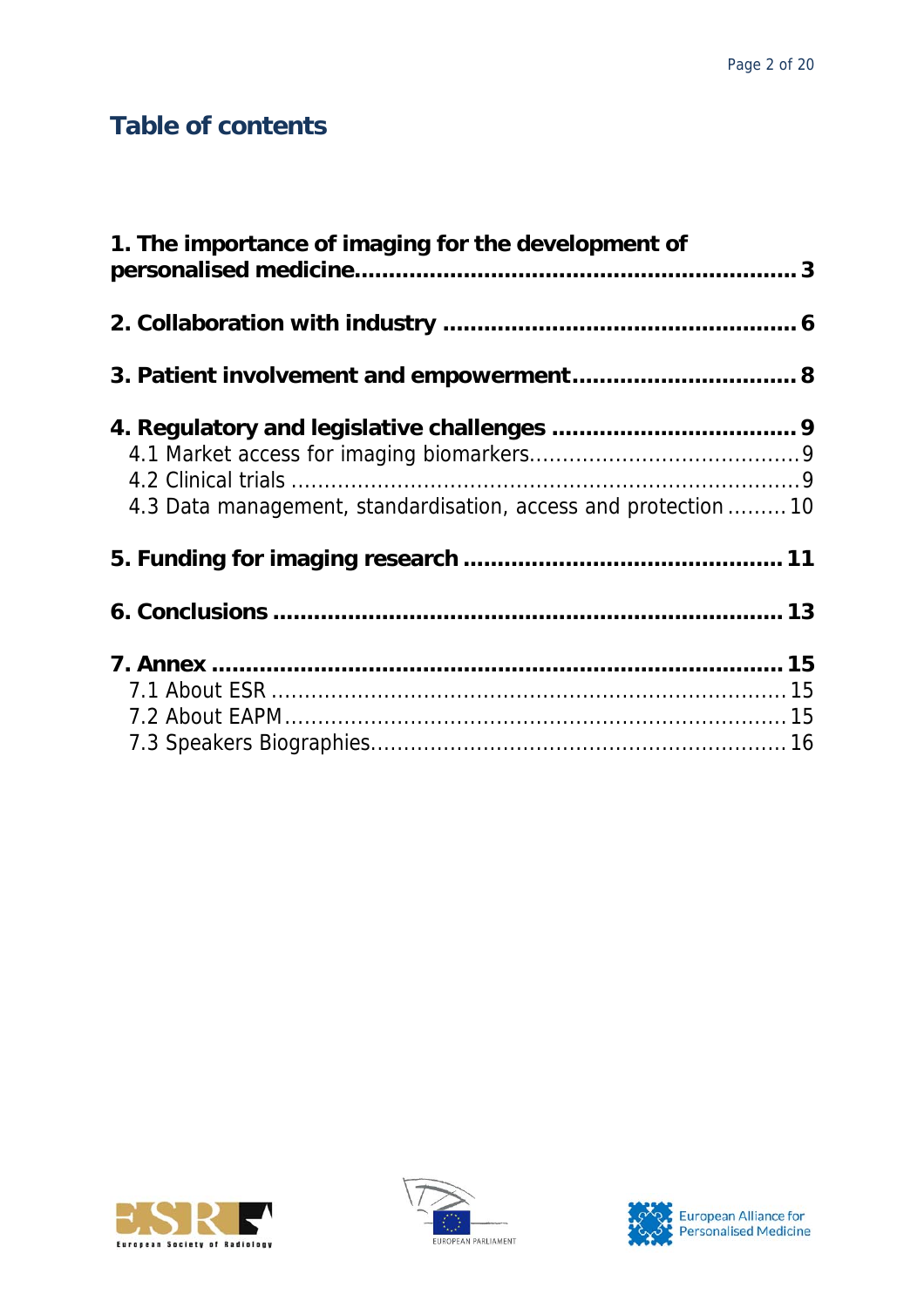## <span id="page-2-0"></span>**1. The importance of imaging for the development of personalised medicine**

## **State of play and current challenges**

The European Society of Radiology (ESR) and the European Alliance for Personalised Medicine (EAPM) firmly believe that medical imaging is one of the main drivers for the development of personalised medicine. Imaging has always been 'personalised', since it assesses the location and severity of an abnormality in an individual, and it provides several phenotyping biomarkers (morphological, biological, functional, metabolical) in a person-centred approach. It also supports rationalising research processes in healthcare industries, for instance through clinical trials design, it is an essential tool for guiding tissue sampling and target therapy, and imaging facilities are widely accessible throughout the European Union.

Even though in the past imaging was often omitted from personalised medicine, a concept developed with a focus on 'omics', the ESR and the EAPM are convinced that it should be regarded as an integral part in the development of personalised medicine. This point was echoed by ESR President Prof. Guy Frija, when he explained that one of the aims of the roundtable was to convince non-doctors of the importance of imaging, especially since it should be considered on a par with 'omics' given its role in patient profiling and preventive and predictive medicine.

According to MEPs Dr. Biljana Borzan (host), Prof. Maria Da Graça Carvalho (one of the Rapporteurs of Horizon 2020) and Petru Luhan, imaging and its crucial role for the development of personalised medicine is often undervalued by policy makers but clearly marks a new era for a more patientcentred and therefore costeffective approach.

Dr. Borzan even went as far as to say that personalised



ESR President Prof. Guy Frija and Croatian MEP Dr. Biljana Borzan hosted the event. (Picture kindly provided by AuntMinnie.com)

medicine was the fourth big step in radiology, after the discovery of x-rays, the development of CT and the introduction of ultrasound and MRI.





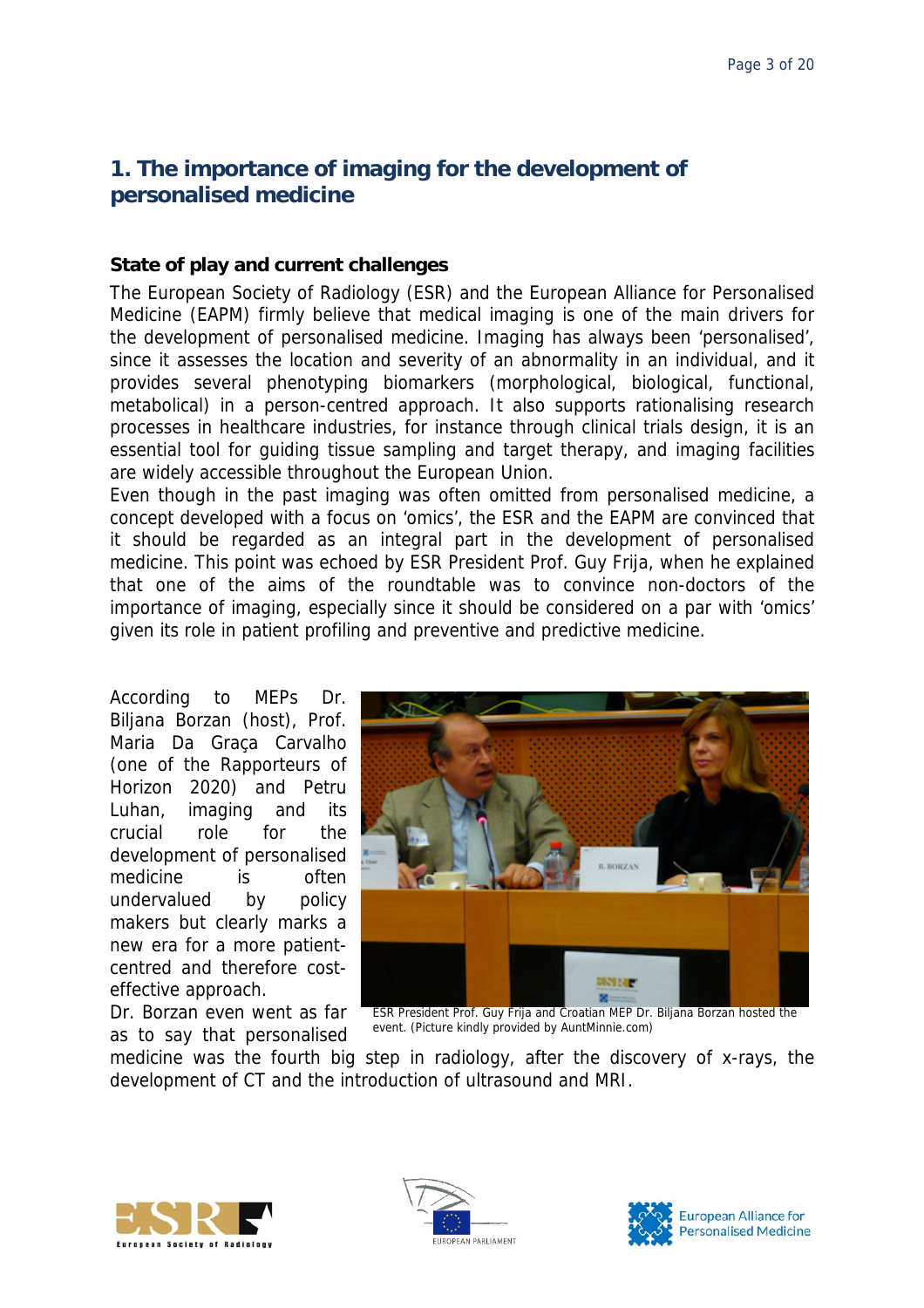From the institutional side, Tapani Piha of the European Commission (EC) informed that the Directorate-General for Health & Consumers (DG Sanco) is already addressing personalised medicine, as it was in the process of finalising a working paper on personalised medicine that has been in the pipeline for one year.

**Imaging biomarkers – essential in the detection and treatment of disease as well as drug development**  Imaging already plays an important part in every stage of cancer treatment, according to ESR expert Dr. Laure Fournier. Besides screening, detection, and staging of disease, imaging is used to predict and evaluate individual patient's responsiveness to therapies in every stage of cancer treatment. This crucial role for imaging biomarkers in cancer treatment is reflected in the fact that,



Graphic kindly provided by Dr. L. Fournier, ESR Expert

already, more than 90 percent of cancer patients are evaluated by imaging. This means that without imaging, personalised treatment of cancer and other diseases is impossible.

How can imaging biomarkers, which are essential for assessment of individual risk in healthy people and in patients, be developed? Population imaging is one of the solutions presented by Prof. Aad van der Lugt, Chairperson of the ESR Working Group on personalised medicine. Through the large-scale acquisition and analysis of medical images in controlled population cohorts, radiologists are able to evaluate

## Population Imaging

for disease prediction and prevention



**Determinants Outcomes** · Genetic · Cognitive decline · Environmental · Dementia • Life-style · Smoking · Stroke · Alcohol · Myocardial · Diabetes infarction · Hypertension · Osteoarthritis  $...$ 

development in a technically valid, robust and reproducible way. Their acquisition must be standardised and quality controlled regardless of the technique used. Some

Population Imaging: large-scale acquisition and analysis of medical images in controlled population cohorts \_ Imaging Biomarkers

Image kindly provided by Prof. Aad van der Lugt, Chairperson of the ESR Working Group on Personalised Medicine







imaging biomarkers by linking determinants to imaging biomarkers and imaging biomarkers to health outcomes, thereby enabling the prediction and prevention of diseases. This raises the issues of standardisation, validation and quality assurance of imaging biomarkers, which are important aspects for their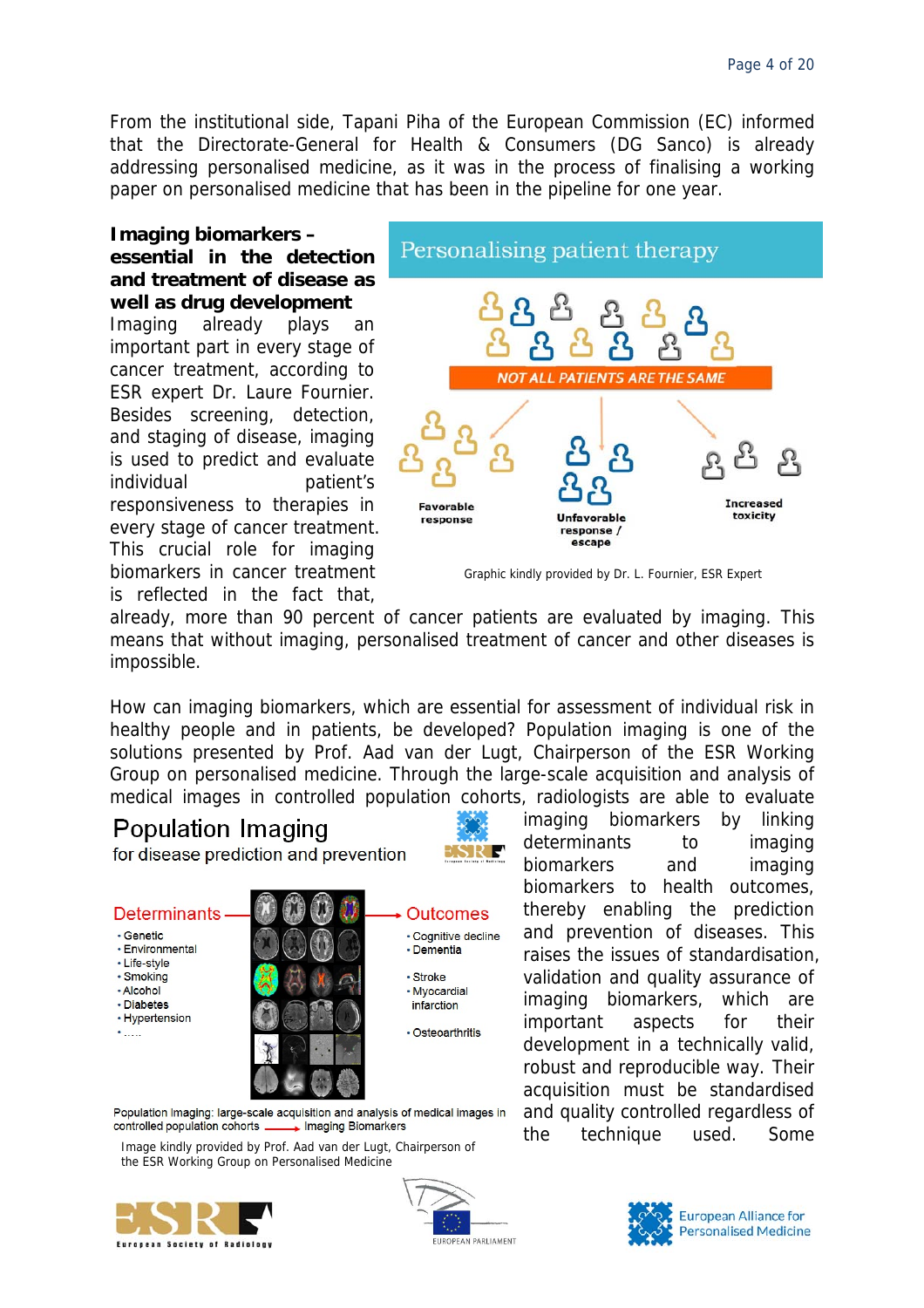quantitative imaging biomarkers are currently being developed and proposed for clinical application, but their reproducibility has not yet been well established. Regulatory issues related to imaging biomarkers also need to be clarified.

Therefore, the involvement of academia, industry and regulators is considered essential in tackling these challenges. The required technical tasks are very specific to imaging and would involve a dedicated imaging industry, active and well represented in Europe.

### **Imaging biobanks to complement 'omics' databases**

What is needed are investments in establishing and expanding imaging biobanks that are then referenced with existing 'omics'-biobanks. A further challenge in this regard is the standardisation of imaging biomarkers.

The ESR and the EAPM have criticised that imaging data is currently not included in the landscape of European biobanks, despite an urgent need to do so. Imaging biobanks should be developed and integrated into other biobanks to facilitate exchange of information and data to improve individualised treatments. The ESR and EAPM therefore support the establishment of a European programme to develop an imaging biobank network, as imaging biobanks have very specific requirements due to the type and amount of data to be handled.

### **Radiogenomics – a promising field**

The development and integration of imaging biobanks is an important condition for progress in the promising field of radiogenomics, which involves the correlation of radiological information to genomic data. The establishment of a European programme on radiogenomics as an integrated approach under the auspices of several Directorates-General of the European Commission is something that ESR and EAPM strongly encourage.

- Development and validation of imaging biomarkers
- Standardisation and quality assurance of imaging biomarkers
- Standardisation of image data acquisition and analysis
- Integration of imaging in current biobank initiatives
- Developing and integrating imaging biobanks
- Clarification of regulatory issues related to imaging biomarkers
- Fostering radiogenomics research





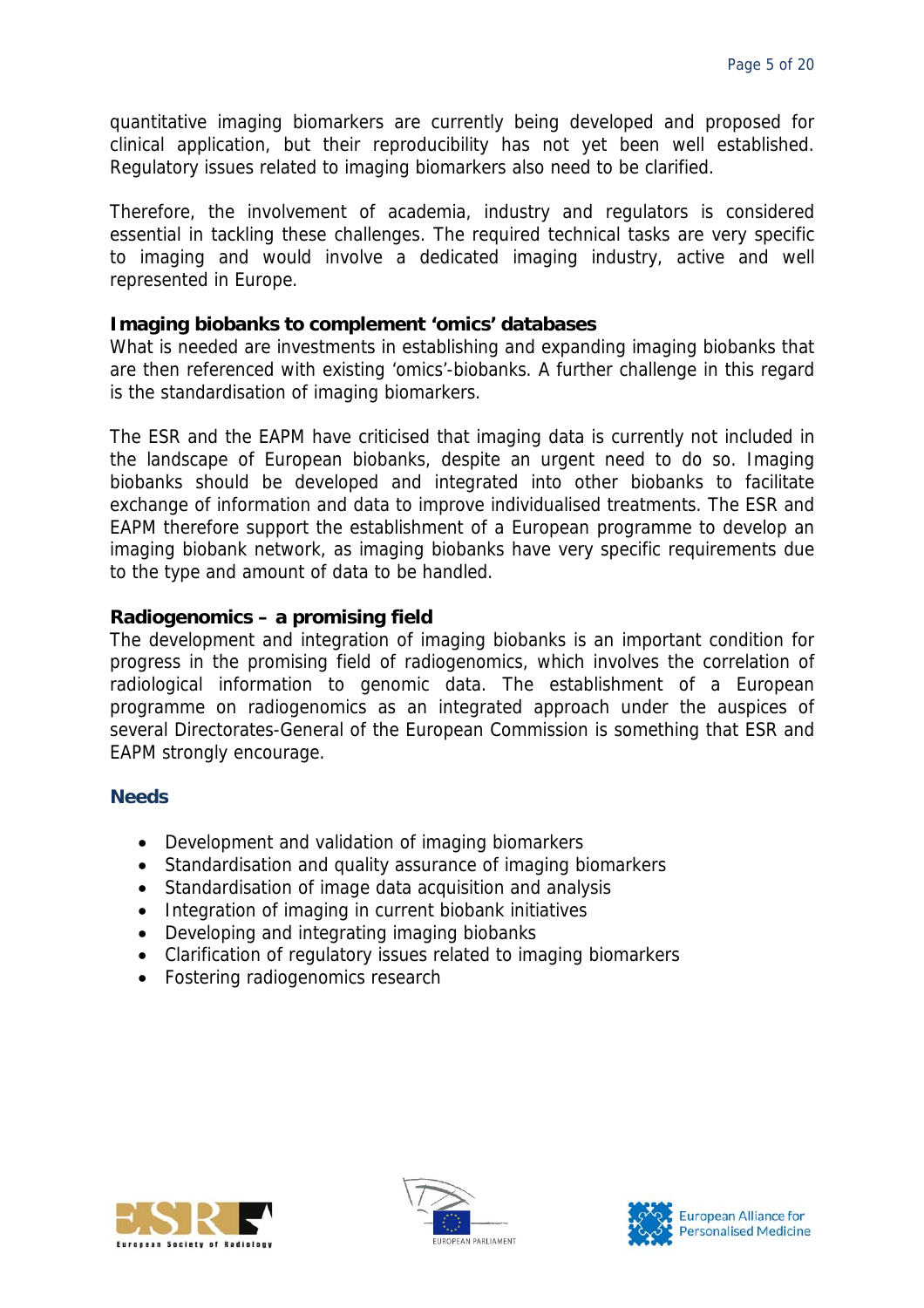## <span id="page-5-0"></span>**2. Collaboration with industry**

## **Importance of public-private partnerships**

The roundtable discussion's motto 'the right treatment for the right patient at the right time' is only possible if the key enablers such as recognised international standards, common strategies and appropriate funding regimes are put in place to facilitate research and development in PM.

A holistic multi-stakeholder collaboration between large industry, SMEs, regulatory bodies and academia is essential and therefore the support of public-private partnerships (PPPs) needs to be considered under Horizon 2020.

This view was corroborated by the industry representatives in the roundtable discussion. Magda Chlebus, representing the pharmaceutical industry (EFPIA), emphasised that the challenge the health sector is facing cannot be solved by any one stakeholder alone; what is required is multidisciplinary and multi-sector collaboration. For the realisation of personalised medicine, Ms. Chlebus argued that it is necessary to translate scientific discoveries into regulatory and medicinal practice. For this, adequate EU instruments are required that facilitate and foster publicprivate partnerships as networks where all stakeholders can work together. One such instrument is the Innovative Medicines Initiative (IMI), where cooperation between the imaging and pharmaceuticals sectors has brought great results. Currently, consultations on the strategic research agenda for the successor programme IMI 2 are open, for which Ms. Chlebus invited input for radiology research to be submitted.

Imaging industry representative Nicole Denjoy (COCIR) highlighted the importance of innovation in the medical devices sector in three dimensions: diagnostics, biotech & genomics and IT & bioengineering. COCIR favours a combined approach for achieving personalised medicine, which could improve efficiency of current treatments. COCIR also called for funding mechanisms for medical imaging and health ICT to be simplified in order to promote innovative healthcare and to translate innovation into clinical practice.





Graphic kindly provided by COCIR





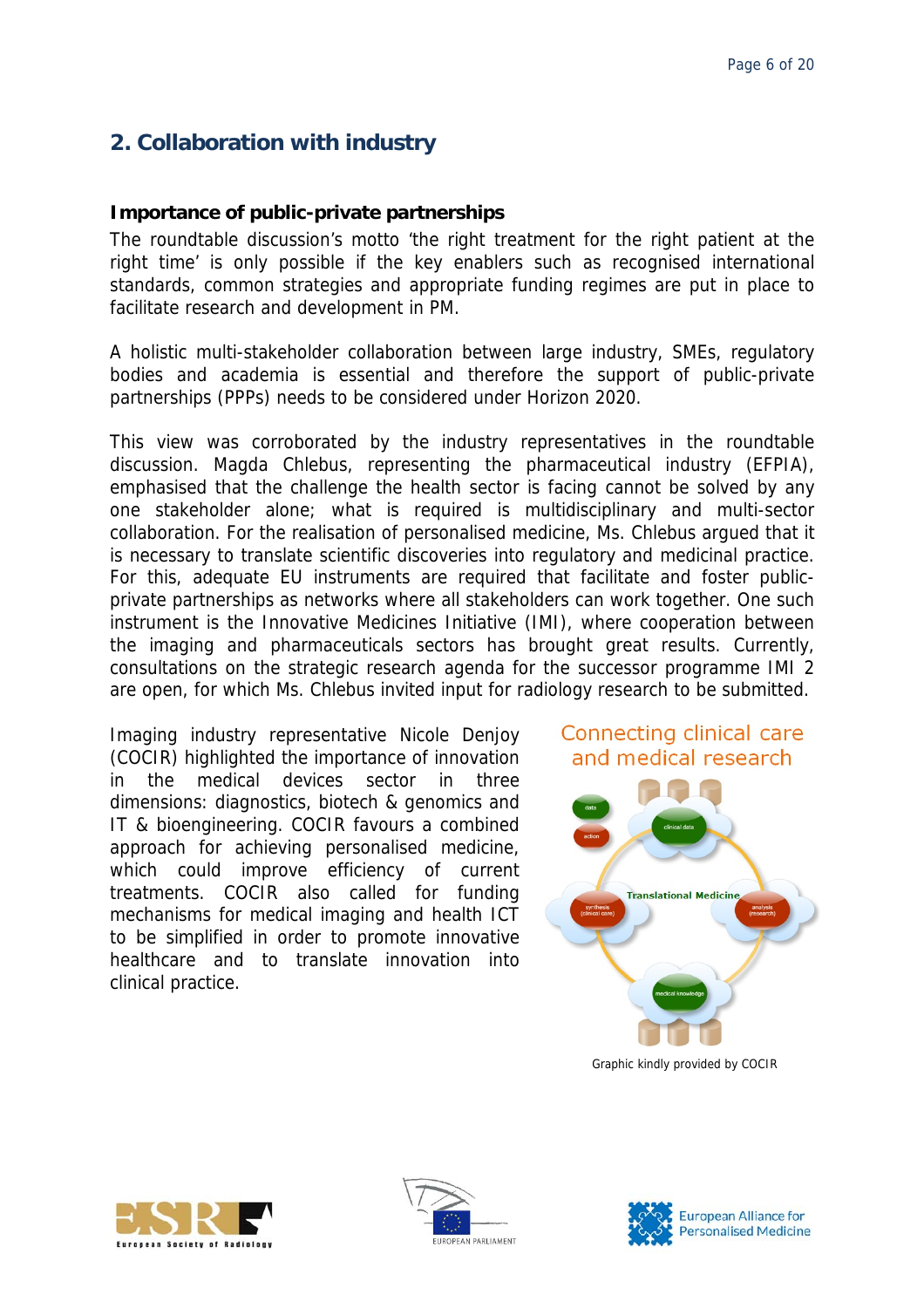- More research collaboration between industry and academia
- More research collaboration between pharmaceutical and diagnostic manufacturers
- A robust framework of PPPs to satisfy commercial concerns on data-sharing that makes possible broad exploitation of results in general research and regulatory practice while satisfying the interests of all parties.





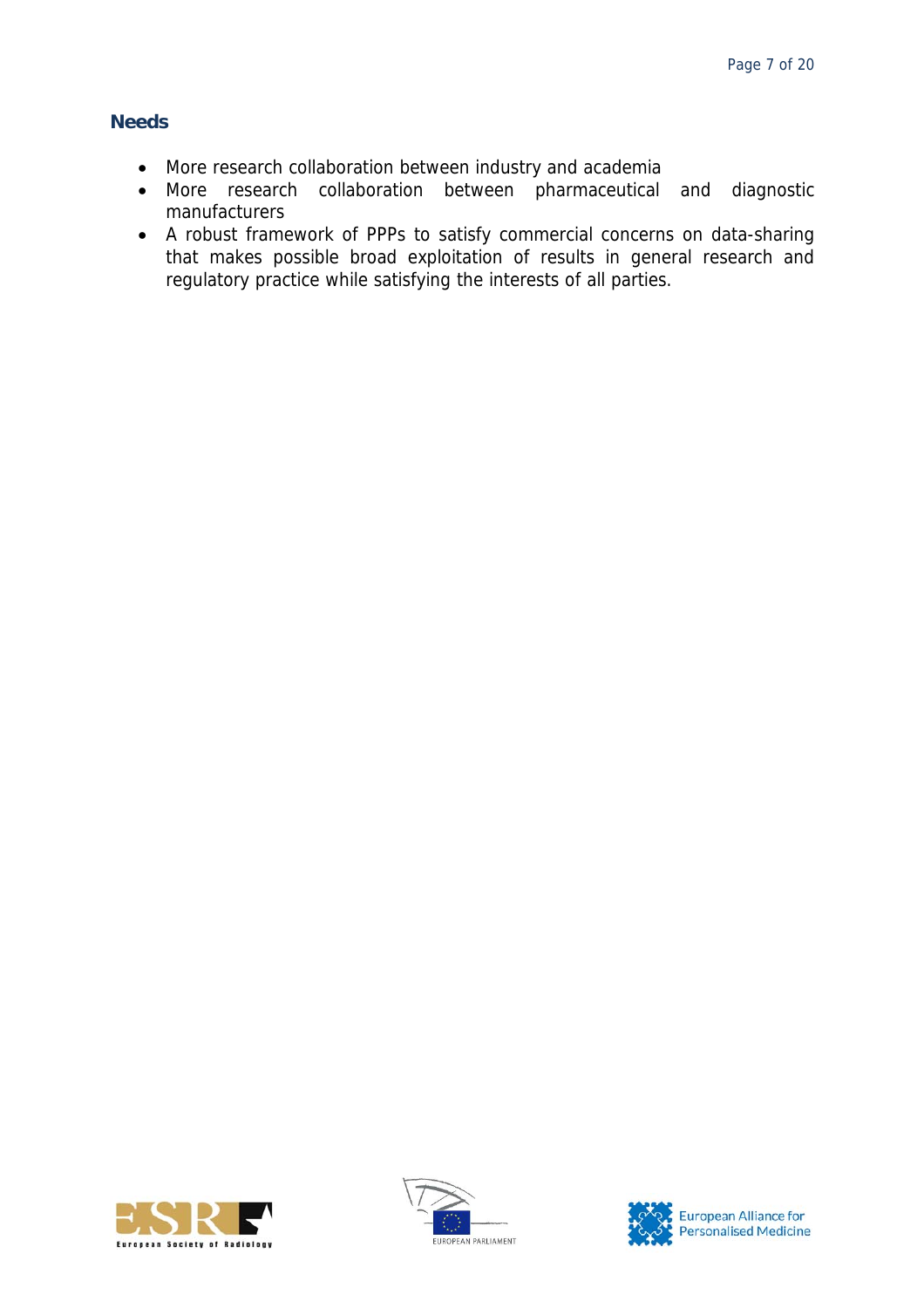## <span id="page-7-0"></span>**3. Patient involvement and empowerment**

**Patient involvement is vital for successfully developing personalised medicine** 

Since personalised medicine implies improving the quality of care each individual patient receives, it is very important to recognise patients as full partners in the development of personalised medicine – after all, they benefit most from more personalised healthcare services. Beyond the fact that patients are directly affected by medical



Picture kindly provided by the European Parliament

treatments, they are also key stakeholders in issues pertaining to clinical trials, where ethical standards need to be considered, or the availability of data for research.

The ESR and EAPM call for patients to be included along the entire innovation chain and for their interests in terms of data protection, requirements for informed consent for clinical trials and the quality of treatments to be respected in all facets of personalised medicine.

A multi-professional approach with the interests of the patient at the core was called for by patient representative Dr. Erik Briers of Europa Uomo – the European Prostate Cancer Coalition. He also defined what the primary interests of patients are: not only survival, but living longer with a high quality of life. This can be achieved by providing better information to patients and increased funding of research in this field. As patients have the biggest stake in personalised medicine, he called on all stakeholders to ensure the involvement of patient representatives in all relevant committees and discussions.

- Patient education, empowerment and involvement in both research and policy making
- Increased research funding to the benefit of Europe's patients
- Respecting patients' rights as regards privacy of personal data including their right to allow use of their personal data in the interest of medical research even after their death





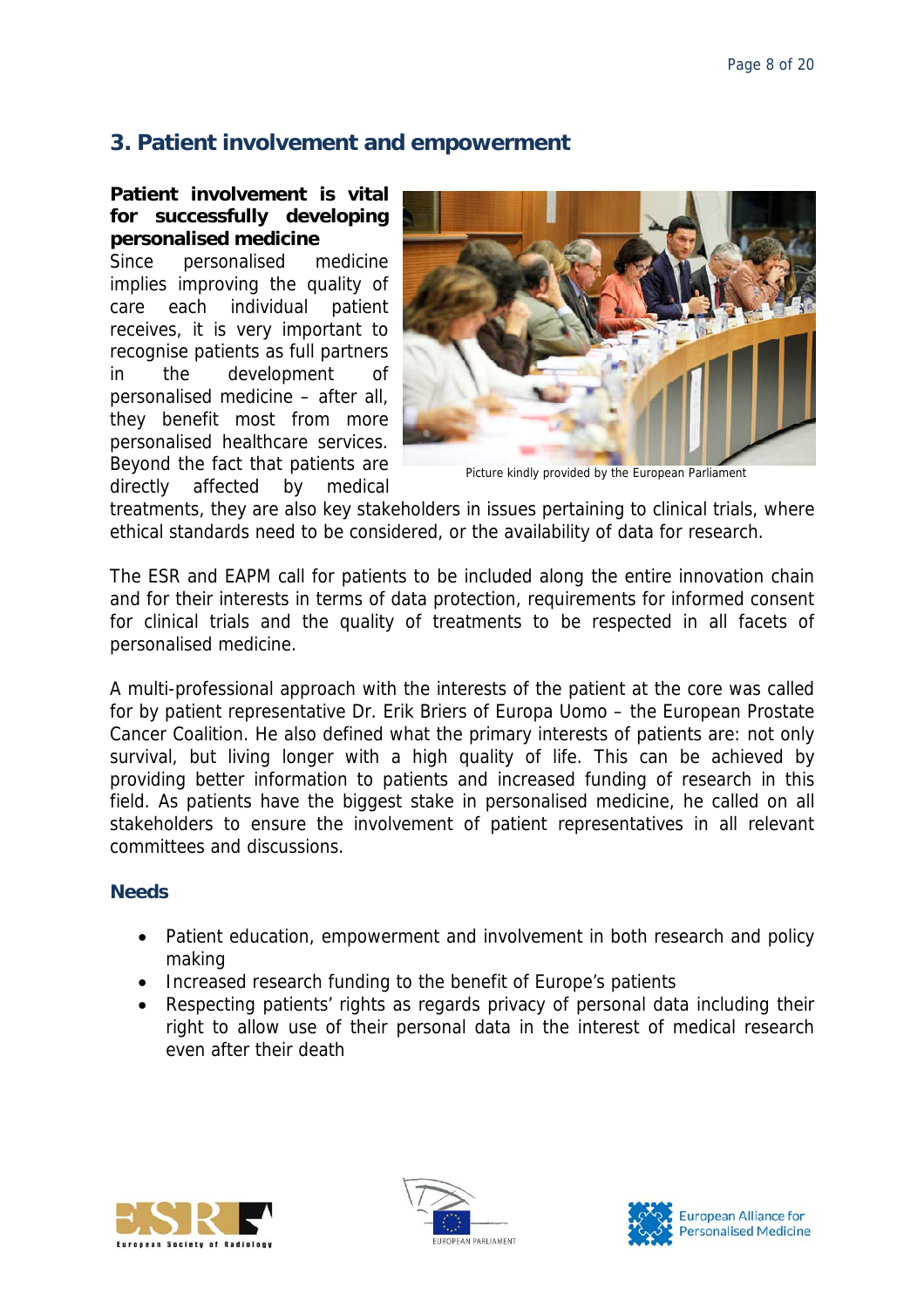## <span id="page-8-0"></span>**4. Regulatory and legislative challenges**

All stakeholders agreed that a regulatory framework addressing the challenge of balancing patient safety and facilitating research and innovation is needed and called on the policy makers to establish a regulatory framework that considers in particular the following issues.

## <span id="page-8-1"></span>**4.1 Market access for imaging biomarkers**

It is considered important to incorporate imaging biomarkers in the drug and device approval processes. Imaging biomarkers could be used to select patients for clinical trials or to evaluate the effect of drugs in clinical trials (surrogate endpoints). However, at this stage, the regulatory processes for qualification of imaging biomarkers are very complex.

### <span id="page-8-2"></span>**4.2 Clinical trials**

Using imaging biomarkers to streamline drug discovery represents a huge advancement in healthcare. Imaging biomarkers play a key role in particular in new drug development, as advancements in quantitative medical imaging have offered the opportunity of using imaging biomarkers as surrogate endpoints which speeds up the evaluation of new drugs.

However, there are several bottlenecks that currently prevent imaging from unfolding its full potential in the contribution to PM.

**Imaging biomarkers have to be clinically validated.** This implies access to large cohorts, which is very difficult to be achieved in stand-alone imaging studies. Thus, the use of imaging biomarkers in clinical trials and during drug assessment studies would be very helpful in the development of the validation step of imaging biomarkers. Awareness should be raised among clinical scientists dealing with large cohorts as well as among regulators. Although not limited to imaging biomarkers, this critical step requires also specific consideration, as established protocols could be modified accordingly.





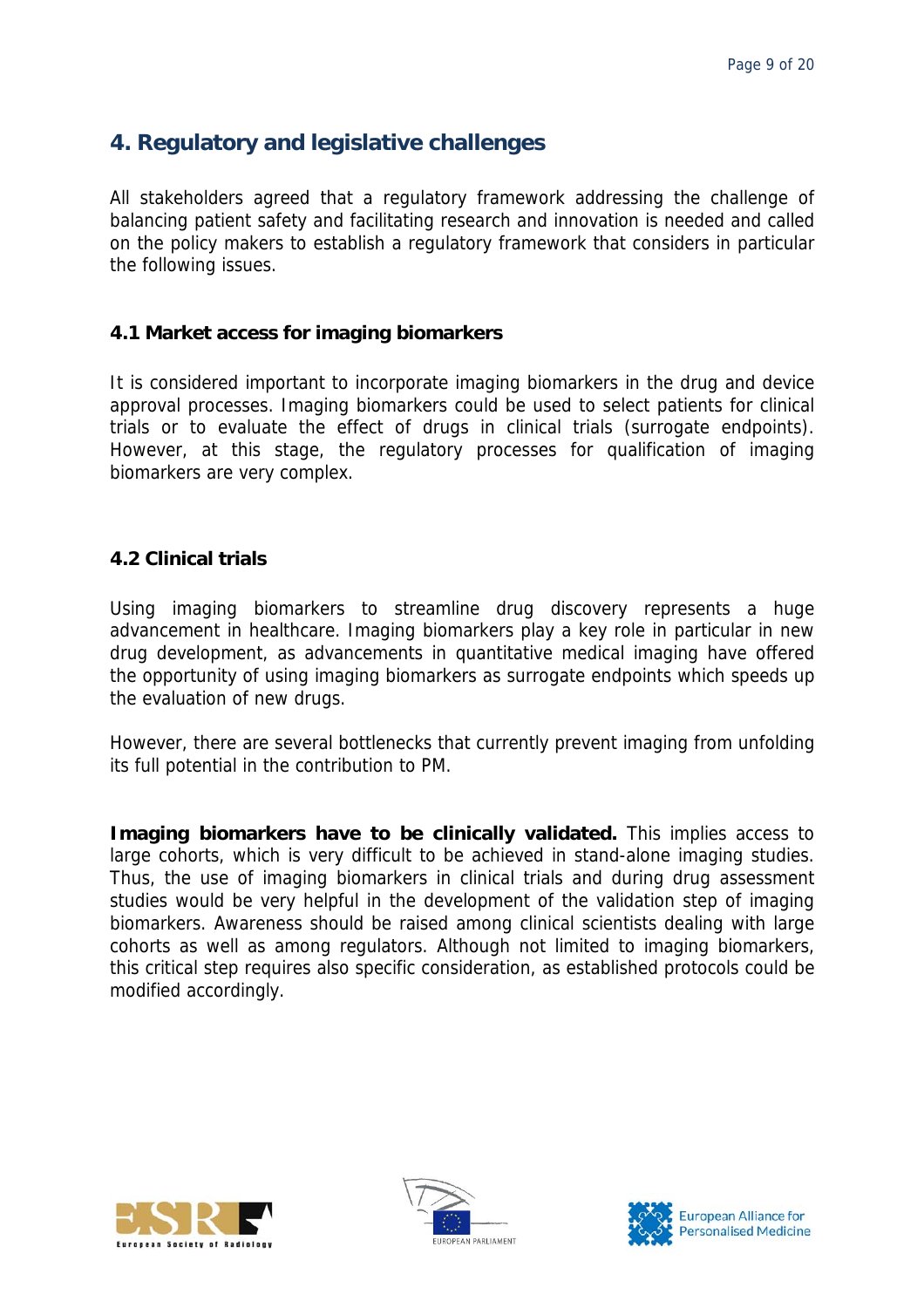## <span id="page-9-0"></span>**4.3 Data management, standardisation, access and protection**

Medical imaging is crucial not only as a final tool in diagnosis but also as a tool that can provide biomarkers for early prediction of disease and personalised medicine. Besides structural information from organs to the cellular-molecular level, imaging can also provide physiological information. Progress in image analysis has resulted in quantitative imaging biomarkers.

The availability of open, high-quality and large scale imaging biobanks and processing facilities in terms of data, services and resources will radically simplify access to knowledge, improve interoperability and standardisation of image data acquisition and analysis, and will even help consolidate the medical imaging research community and foster multi-disciplinary collaboration at the European level.

It is essential to strike a balance between ensuring unimpeded medical and scientific network collaboration while maintaining a high level of information security in order to ensure scientific advances and competitiveness in the research arena in Europe. In the future, biomedical imaging will become one of the major data producers, and people working in this area will have to face the burden of data management and analysis within shared imaging biobanks. There is a clear need to develop harmonised software throughout Europe to send and exchange imaging data and related information to facilitate research and synergies.

In the era of big data, adequate rules are required to balance the needs of researchers, who need access to data for innovations, with patients' right to privacy. The ESR and EAPM call for robust data protection rules that also ensure access to data for the purposes of innovative scientific research.

- A more effective clinical trials regime considering imaging biomarkers in clinical trials and drug approval processes whenever possible
- New solutions to collecting, integrating and analysing imaging data
- Standardisation and quality assurance of imaging data
- A harmonised EU regulatory framework on data protection balancing patient safety with access to innovation





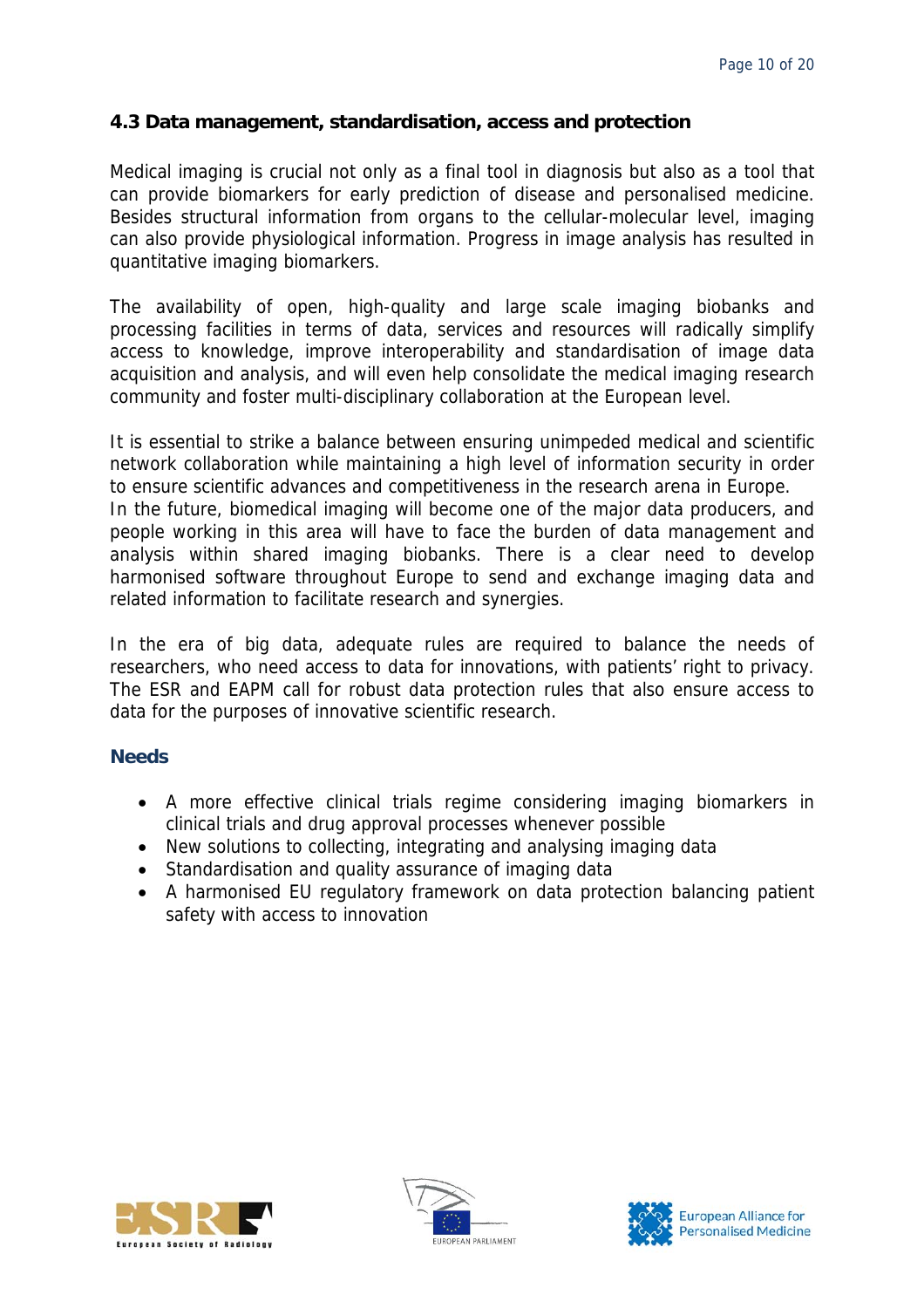## <span id="page-10-0"></span>**5. Funding for imaging research**

## **Needs and perspectives for Horizon 2020 and IMI2**

Participants of the roundtable discussion agreed that policy makers need to ensure adequate framework conditions in order to facilitate the effective collaboration of all relevant stakeholders. An important aspect of such a framework are the programmes through which funding is made available for scientific research.

Horizon 2020 is an evolutionary step in the EU's research efforts, as it combines various programmes under one roof. What is important in this respect is that this consolidation leads to genuine interdisciplinarity in innovative research. The sheer complexity of contemporary issues in medicine and medical technology means that coordinating the research conducted in a variety of disciplines is necessary to achieve practical outcomes and sustainable solutions. Working towards this end is at the very core of the EAPM's agenda, as it seeks to channel research towards personalised medicine through an alliance of different stakeholders.

The ESR and the EAPM therefore support the inclusion of imaging as an integral part of many of the research priorities in Horizon 2020. Prof. Aad van der Lugt, Chairperson of the ESR Working Group on personalised medicine, has already identified a number of planned activities within the Health, Demographic Change and Wellbeing section of Horizon 2020 where imaging and personalised medicine can play an important role.

By fostering collaboration between the public and private sectors, IMI2 provides a successful model for bringing together a variety of stakeholders for the purpose of translating scientific research into marketable outcomes and finding the right balance between safety, efficacy and effectiveness.

EFPIA invited ESR and EAPM members to submit proposals of projects and programmes which would support both, the imaging sector objectives and those of the Strategic Research Agenda for IMI2.

The EAPM and the ESR welcome the fact that  $G$  Graphic kindly provided by EFPIA decision makers in the EU institutions have

acknowledged the importance of their role in ensuring conducive framework conditions for research in Europe.



EVOLUTION OF INDUSTRY/EU PPP CONCEPT FROM BOTTLENECKS IN INDUSTRY TO BOTTLENECKS IN SOCIETY





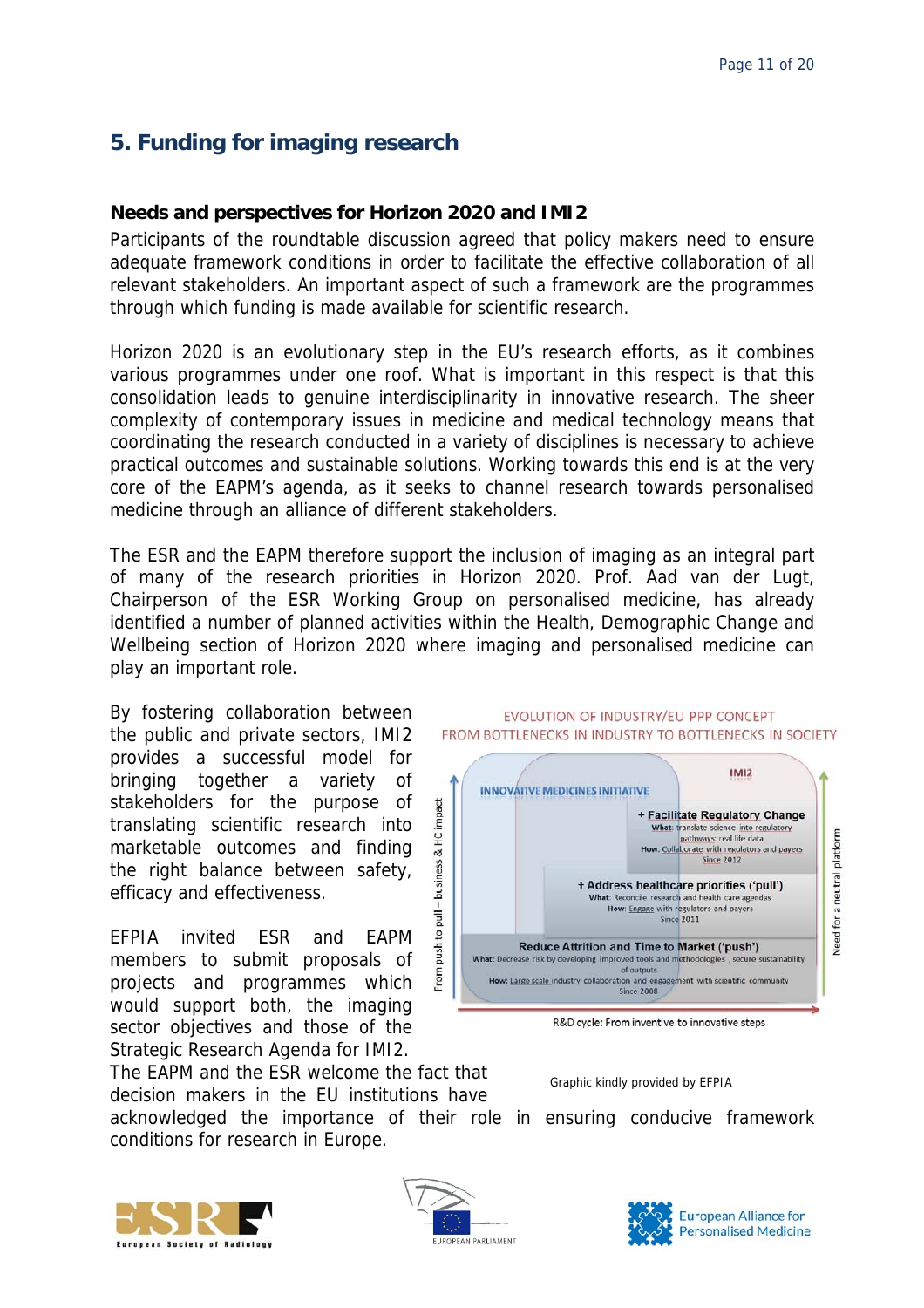MEP Maria da Graça Carvalho, one of the Horizon 2020 rapporteurs, emphasised that the EP had fought hard to ensure adequate funding for research within the next multiannual financial framework (MFF) 2014-2020. Despite an overall decrease in the EU budget, Horizon 2020 will have a higher monetary allocation than the  $7<sup>th</sup>$ Framework Programme (FP7). MEP Petru Luhan added that at the European level, there was more interest in health than any other topic, particularly from an economic perspective. He highlighted the importance of increasing the effectiveness in bringing research results to bear in the marketplace, which is an important aspect of achieving intelligent growth. Stakeholders should work together to improve the translation of scientific research into tangible outcomes and products.

DG Sanco's Tapani Piha, who also spoke on behalf of DG Research, explained that the EU was focused on the opportunities that personalised medicine offers as a patient-centred, sustainable approach. According to Piha, the EU is already the largest funding source for collaborative medical research, citing a figure of €1 billion for personalised medicine in the widest sense within the  $7<sup>th</sup>$  Framework Programme, of which 40 projects worth some €200 million are still ongoing. Compared to FP7, Piha declared that Horizon 2020 would have less red tape and describe challenges for researchers to tackle instead of prescribing what should be researched, meaning that Horizon 2020 funding calls would differ considerably.

- Ensure interdisciplinarity in research activities
- Adequate funding levels for research related to personalised medicine
- European institutions and funding bodies to recognise the importance of imaging in the development of personalised medicine





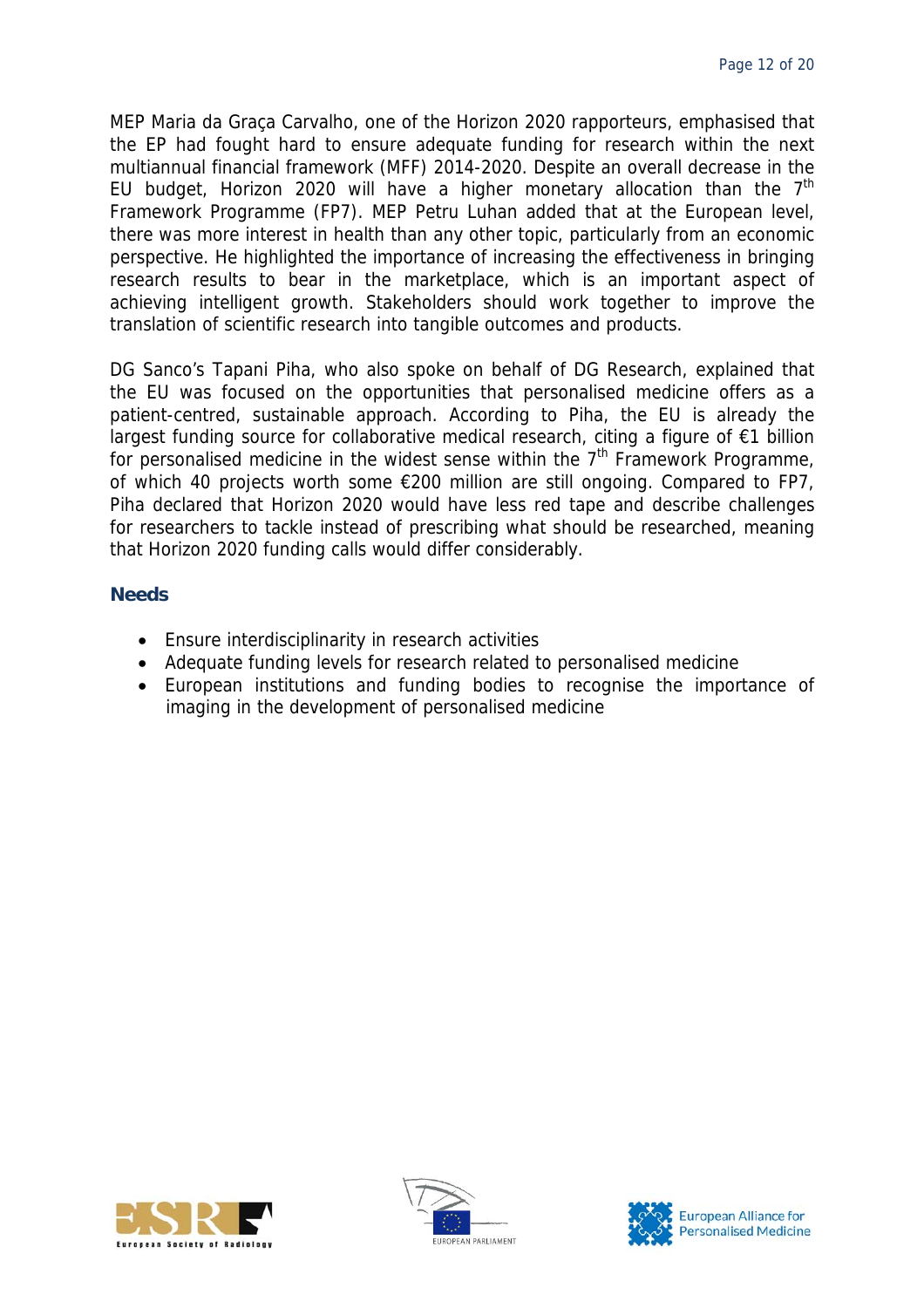## <span id="page-12-0"></span>**6. Conclusions**

The first and foremost conclusion to be drawn from the roundtable discussion is that imaging must be recognised as an integral part of personalised medicine.

A joint effort of academia, industry and regulators is needed to boost at the European level the development and use of qualified imaging biomarkers to support diagnosis, treatment assessment and medicine development. Moreover, research and education about



Picture kindly provided by the European Parliament

the development, standardisation, validation and qualification of imaging biomarkers are needed at the European level in order to allow new promising fields in this area to fully develop their potential and to find their way into clinical practice. Harmonisation with other medical device regulations would be beneficial, however, attention needs to be paid to the fact that medical imaging requires very specific technological and organisational approaches and involves an important Europe-based industry network.

ESR President Prof. Guy Frija defined two takeaways from the roundtable discussion: first, he re-emphasised that a joint effort was required to drive forward personalised medicine. And, second, that a "Google of health data" was needed which should encompass all biobanks and ensure that everybody speaks the same language and operates within the same taxonomy. This would reinforce the commonality of the efforts undertaken by the various stakeholders involved.

## **Europe needs**

- Wider recognition for medical imaging and its role in personalised medicine
- Focused, transparent development pathways for imaging biomarkers in a framework of clear, harmonised rules applied across the European Union
- Standardisation of imaging biomarkers
- Increase of imaging in cohort studies, which are integrated in imaging biobanks
- Investments in establishing and expanding biobanks, and interoperability between 'omics' biobanks and imaging databases





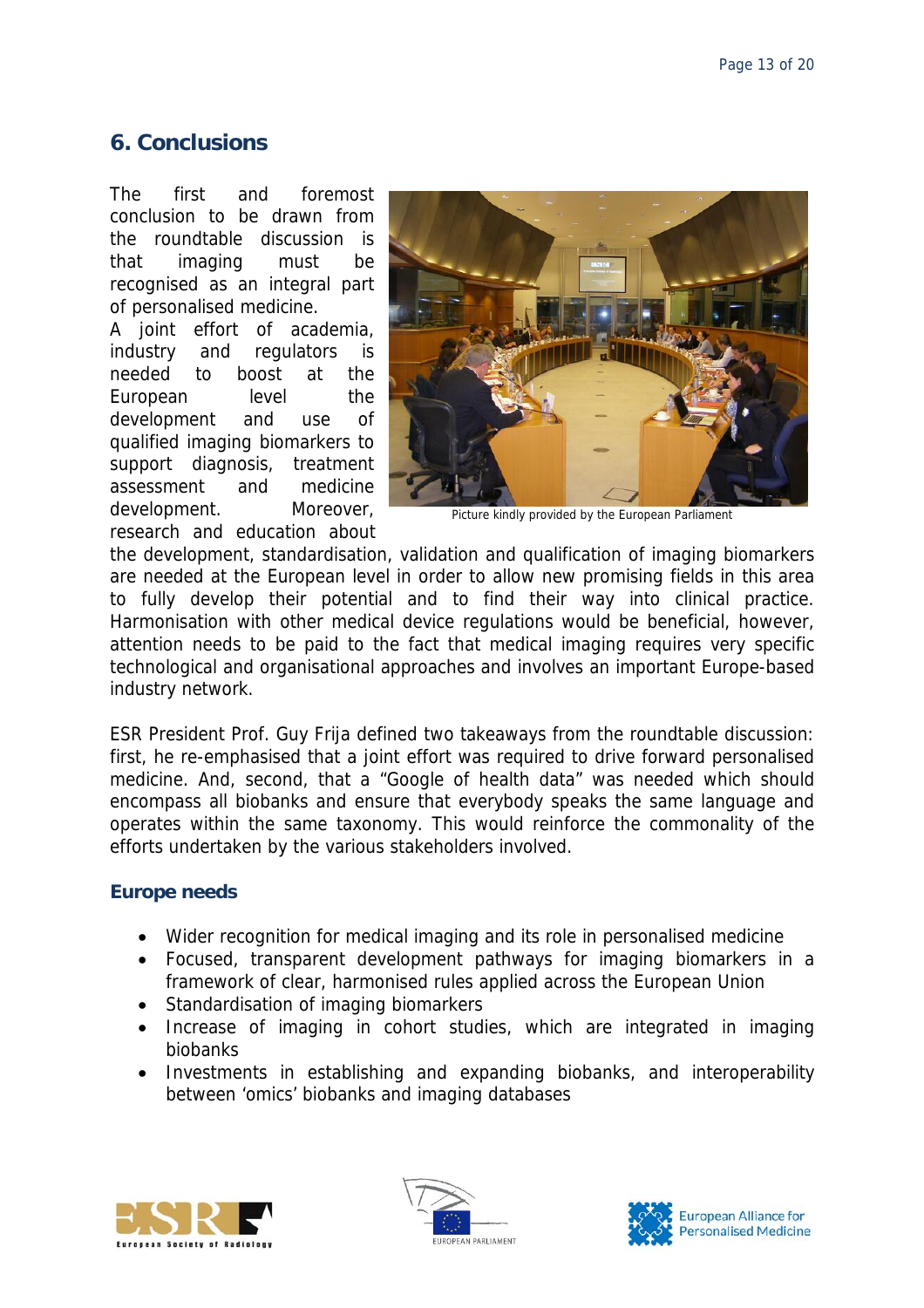- Greater incentives and allocation of time and resources to developing diagnostics, and coordination of reimbursement for medicines and companion diagnostics
- Closer research collaboration between industry and academia, and between pharmaceutical and diagnostic manufacturers
- A clinical trials regime that can allow for late-stage biomarker research, such as with adaptations of informed consent to allow re-use of samples
- A harmonised EU regulatory framework balancing patient safety with access to innovation
- Patient education and involvement





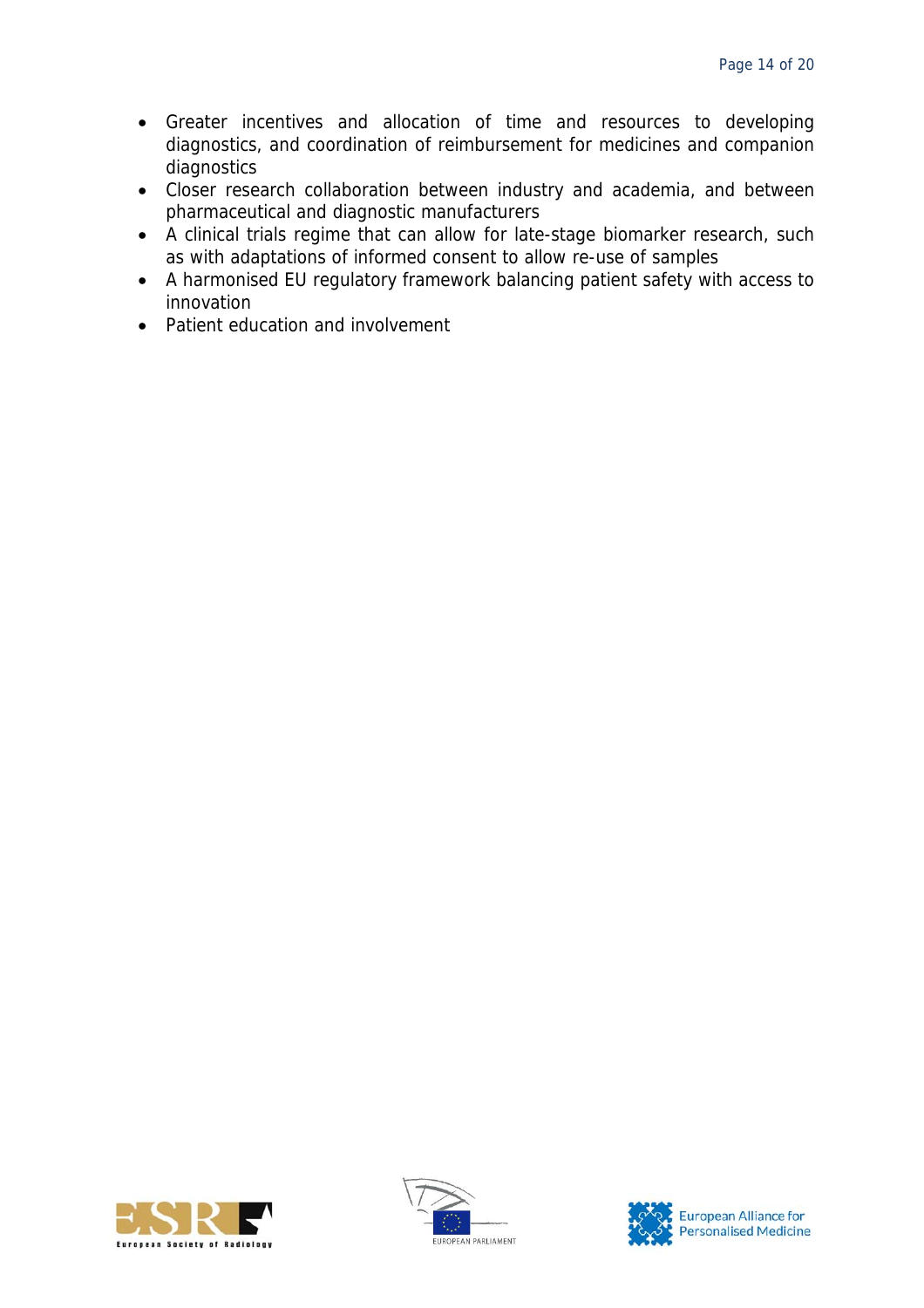## <span id="page-14-0"></span>**7. Annex**

## <span id="page-14-1"></span>**7.1 About ESR**

The European Society of Radiology (ESR) is an apolitical, non-profit organisation, dedicated to promoting and coordinating the scientific, philanthropic, intellectual and professional activities of Radiology in all European countries. The Society's mission at all times is to serve the health care needs of the general public through the support of science, teaching and research and the quality of service in the field of radiology.

The ESR is the European body representing the radiology profession with over 58,000 individual members and acts as the umbrella organisation of all national radiological societies in Europe as well as Europe's subspecialty organisations in the field of radiology.

Contact: Ms. Javeni HEMETSBERGER European Society of Radiology – ESR Department of European and International Affairs Neutorgasse 9, 1010 Vienna, Austria

[eu-affairs@myesr.org](mailto:eu-affairs@myesr.org) | [www.myesr.org](http://www.myesr.org/)

## <span id="page-14-2"></span>**7.2 About EAPM**

EAPM brings together a range of stakeholders from distinct sectors. They are groups or organisations that can contribute to the actions or aims of the Alliance, and include representatives of patients, medical and healthcare professionals, healthcare planners, industry, and the scientific community. The principle of operation is 'working together in partnership'. Its principal policy-setting body is the Alliance Committee, composed of the heads of member organisations.

This is assisted by an Advisory Committee, which includes five major stakeholders, and which provides advice to the EAPM Office. The EAPM Office provides operational leadership in coordination, communication, financial management, and work planning. EAPM is co-chaired by David Byrne, former EU Commissioner for Health, and Prof. Helmut Brand, president European Health Forum Gastein.

EAPM works in full transparency with funding partners, and remains independent. These partners provide unrestricted sustainable funding to contribute to EAPM's operations. At the same time, open dialogue and exchange continually takes place between EAPM and these partners, without compromising either party. All financial information relating to EAPM is available.

Contact: Mr. Denis HORGAN, Executive Director European Alliance for Personalised Medicine – EAPM Rue De L'aqueduc 88A, 1050 Brussels, Belgium

[denis.horgan@euapm.eu](mailto:denis.horgan@euapm.eu) | [www.euapm.eu](http://www.euapm.eu/)





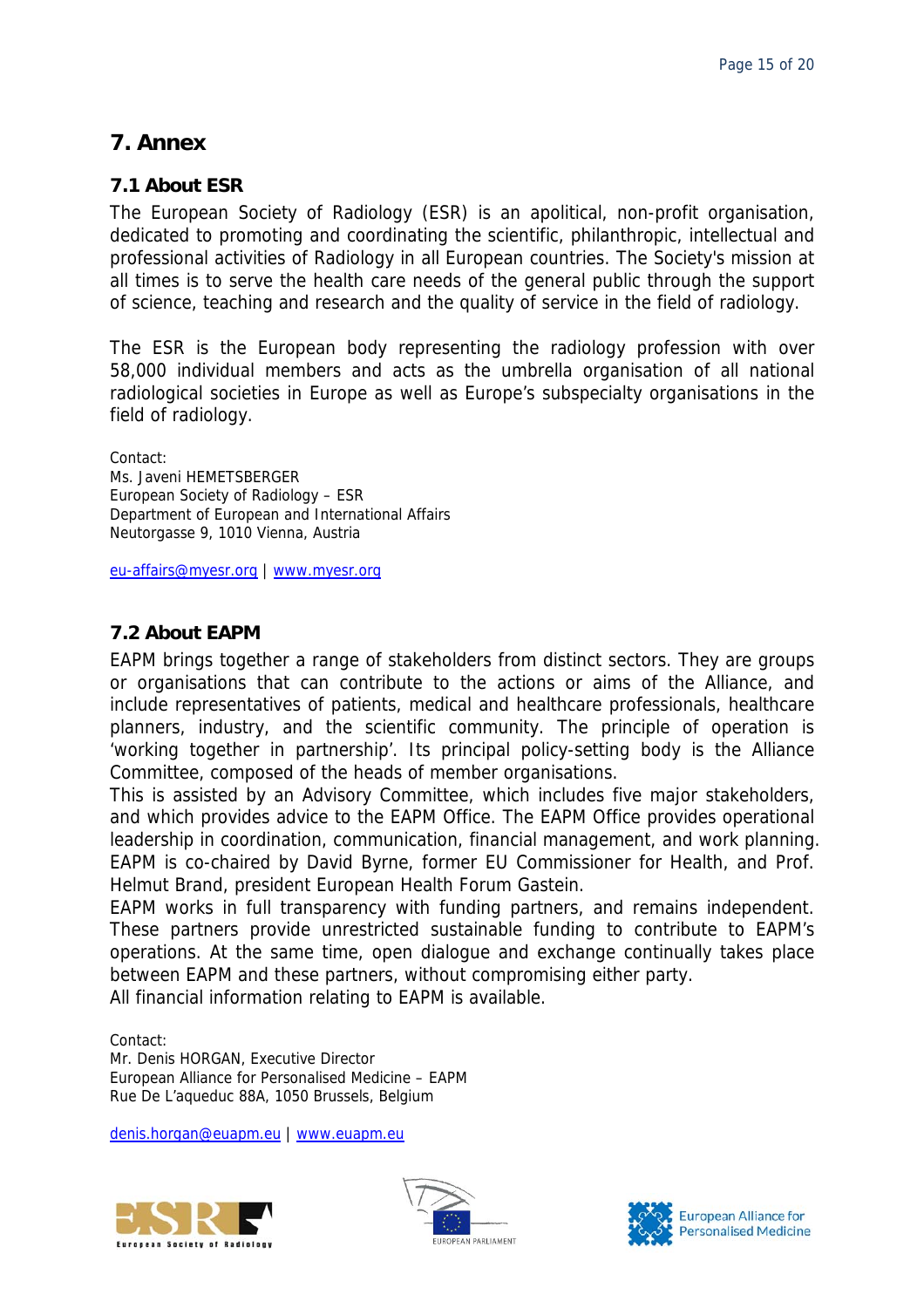## <span id="page-15-0"></span>**7.3 Speakers Biographies**



#### **Biljana Borzan, MEP**

Biljana Borzan obtained her degree at Osijek Medical Studies, University of Zagreb School of Medicine. She specialised in Occupational and Sports Medicine. Since 1997, she has been working as Doctor of Medicine at the Osijek Community Health Centre. She has been a Member of the Croatian Parliament for two terms. From 2011-2013 she was president of the Health and Social Policy Committee in the Croatian Parliament.

She was Deputy Mayor of her home town Osijek. After the Croatian accession to the EU, she became a Member of the European Parliament, Committee on Environment, Public Health and Food Safety.



#### **Helmut Brand, EAPM Co-Chair and President of the European Health Forum Gastein (EHFG)**

Helmut Brand is Jean Monnet Professor of European Public Health and head of the Department of International Health at Maastricht University, The Netherlands. He studied Medicine in Düsseldorf and Zürich and earned a Master in Community Medicine from London School of Hygiene and Tropical Medicine and London School of

Economics. Prof. Brand is a specialist in Public Health Medicine.

After working in several Health Authorities and Ministries of Health in Germany he was director of the Public Health Institute of North Rhine Westphalia. Since then European Integration in Health is the main topic of his work. He is president of the Association of Schools of Public Health in the European region (ASPHER) and president of the European Health Forum Gastein (EHFG). As policy advisor he serves on the European Advisory Committee on Health Research (EACHR) of WHO Europe and on the Expert Panel on "Investing in Health" for the European Commission.



#### **Erik Briers, Secretary of Europa Uomo**

Erik A.M. Briers is secretary of EUROPA UOMO, a non-profit association also known as The European Prostate Cancer Coalition and CEO of Beta Ventures.

Doctor Briers holds a doctorate in Chemistry from the University of Leuven, Belgium. Since his promotion in 1979 he has been involved in laboratory medicine. After teaching chemistry and physics, Briers served from 1979 until 1980 as the Head of the department for biochemistry, new technologies and quality assurance at the Central Clinical Laboratory in Antwerp, Belgium.

Following his job as the Head of scientific services bioMérieux in the Benelux, managing its scientific affairs from 1980 until 1982, Briers spent his next eight years as the founder and CEO of the diagnostic company Eco-Bio diagnostics.

Since 1990 Briers is CEO of Beta Ventures, a company founded by him to serve the medical devices industry as a consultant and publisher of specialised media. At the same time he is chief editor and founder of the magazine "Focus Diagnostica", which is specialised in laboratory medicine. Besides, Briers has been a guest lecturer for the subject "Applied immunology" within the Master study programme Biochemical Engineering at Leuven University College since 2009.

Doctor Briers strong social involvement within patient organisations began after his own prostate cancer diagnosis in 2011 and successful radical prostatectomy treatment with no signs of recurrences.





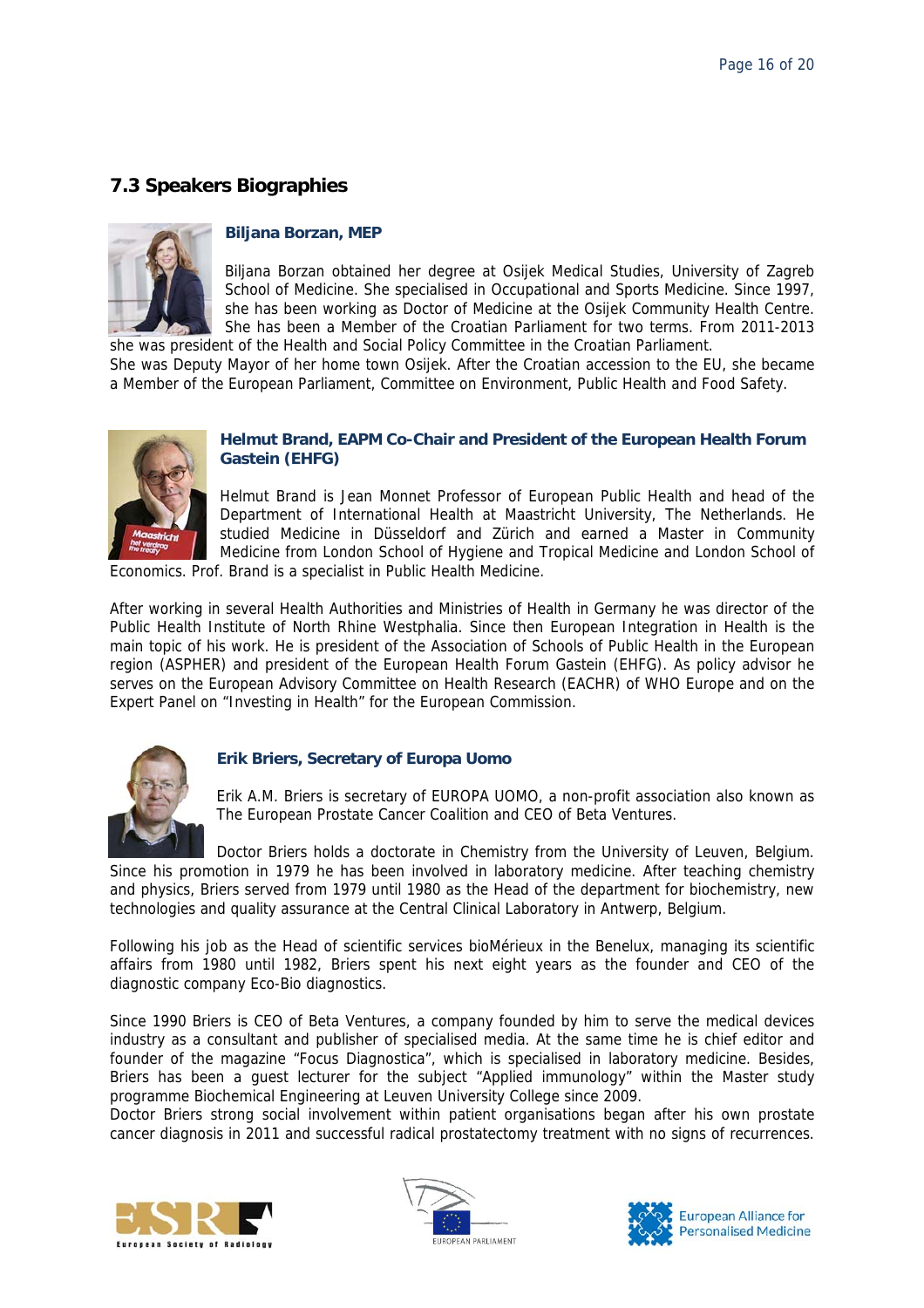He joined the Belgian patient support group "Us Too Belgium" and acted as representative of this group as one of the founders of the European umbrella organisation EUROPA UOMO. Today he is the Secretary of EUROPA UOMO and board member of "Us Too Belgium". For this organisation he is also the editor of the magazine "PROSTAATinfo". Before he became secretary of EUROPA UOMO, he was the Executive Director of the European Cancer Patient Coalition organisation (ECPC).



#### **Maria Da Graça Carvalho, MEP**

Maria da Graça Carvalho is a member of the European Parliament in the PPE group since 14 July 2009 (member of the ITRE-Industry, Research and Energy Committee, substitute member of the Budgets Committee and member of the ACP-UE Joint Parliamentary Assembly). She was elected co- President of the Economic Development, Finance and Trade Committee of ACP-UE Joint Parliamentary Assembly. She has been

Principal Adviser of President Barroso in the areas of Science, Higher Education, Innovation, Research Policy, Energy, Environment and Climate Change from 2006 to 2009.

She is a Full Professor at Instituto Superior Técnico (Technical University of Lisbon) and she has a 30 years research experience in the areas of energy, environment and climate change. In 1983 she obtained her Ph.D. at the Imperial College in London in the area of energy intensive industries. She was the founder of a research group of 50 people at Instituto Superior Técnico (Technical University of Lisbon) in the Energy, Environment and Climate Change fields.

She has been Minister of Science and Higher Education of the XV Constitutional Government of Portugal and Minister of Science, Innovation and Higher Education of the XVI Constitutional Government, Director-General of GRICES-Office for International Relations in Science and Higher Education and Deputy President of the Portuguese Association of Engineers. She has been member of the Board of Directors and President of the Scientific Board of Instituto Superior Técnico (Technical University of Lisbon). She is a member of 22 national and international scientific associations and fellow of AIAA-American Institute of Aeronautics and Astronautics, of AAAS-American Association for the Advancement of Science, of the WAAS – World Academy of Art and Science and of the Portuguese Academy of Science.

She published 115 articles in international scientific journals and more than 300 articles in international books and proceedings of conferences. She is author of 2 books and editor of 14 books and special editions of international scientific journals. Her main area of research is Energy, Climate Change and optimization of energy intensive industries. She was decorated by the President of Portugal with the designation "Great Official of the Order of Public Instruction" within the scope of International Women Day Programme (8 March 2002) and by the Chancellery of the International Order of Merit of the Discoverer of Brazil with the high honour of the Great Cross (26 April 2005).



#### **Magda Chlebus, Director of Science Policy of the European Federation of Pharmaceutical Industries and Associations (EFPIA)**

Magda Chlebus, Director of Science Policy at the European Federation of Pharmaceutical Industries and Associations, is in charge of policy and legislative debates which shape the research environment in Europe. This includes public-private

collaborations (including the Innovative Medicines Initiative) and enabling and sensitive technologies. She joined EFPIA in 1995.

Her experience covers public and government affairs, including designing and implementing advocacy campaigns on EU legislation and policies, as well as implementation of pharmaceutical legislation in new Member States.





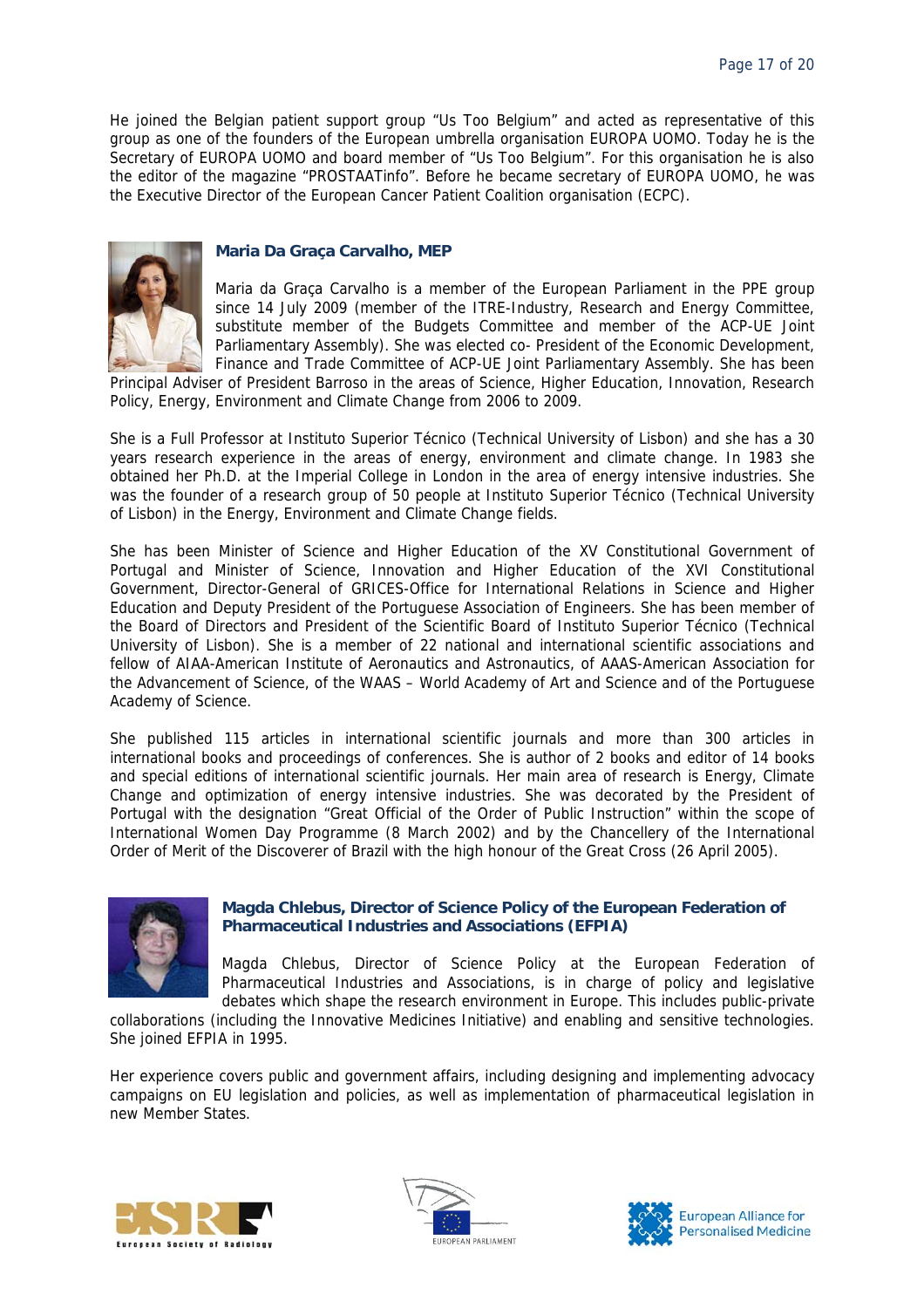

### **Nicole Denjoy, Secretary General of the European Coordination Committee of the Radiological, Electromedical and Healthcare IT Industry (COCIR)**

Nicole Denjoy is the COCIR Secretary General since Oct. 2005:

Leading the COCIR Office in Brussels and COCIR Office in China, raising COCIR profile in EU and internationally, building high level relationships with key stakeholders including decisionmakers with COCIR members as well as with the European institutions and other regulatory bodies inside and outside Europe (includes USA, Japan, Canada and China),

Articulating strategies on specific activities with COCIR members on economic, regulatory, technical, business aspects as well as promoting active contribution of COCIR in the sustainability of healthcare systems.

Nicole's overall experience is:

27 years experience in the field of Regulatory Affairs, Vigilance and Quality Assurance working with known international healthcare industries, including L'air Liquide, Ohmeda, Boston Scientific and Baxter.

17 years experience in International & European Standardization.

Nicole has a Master in Organisation and Change Management.

Nicole is representing COCIR in a variety of influencial fora such as the Health Policy Forum, European Partnership Against Cancer, EUnetHTA Industry Stakeholder Forum, coordinated by DG Sanco. Nicole is also representing industry stakeholder group in eHealth activities such as i2010 sub-group and is actively participating in Joint Action on Governance on eHealth under close relationship with DG INFSO and DG Sanco.

Nicole since 2008 is representing COCIR, as one of the European Healthcare Industry Organisation in Global Harmonization Task Force (GHTF) Steering Committee and became the Standards Rapporteur in May 2010.

Nicole became as of May 2010 the chair of the BIAC Task Force on Health Care Policy representing the business branch in front of the OECD Health Committee.



### **Laure Fournier, Member of the ESR Working Group on Personalised Medicine**

Laure Fournier works as an Associate Professor at the Hôpital Européen Georges Pompidou, in Paris, France. Her time is divided between clinical work, specialising in urological and gynaecological cancers, and imaging research in the Laboratoire de Recherche en Imagerie (INSERM U970).

She is pursuing work on techniques of functional computed tomography (CT) and magnetic resonance imaging (MRI) in patients, to extract quantitative parameters from images reflecting tumour physiology and biology. Her main field of interest is defining response to therapy, in particular for targeted therapies which require development of new response criteria.





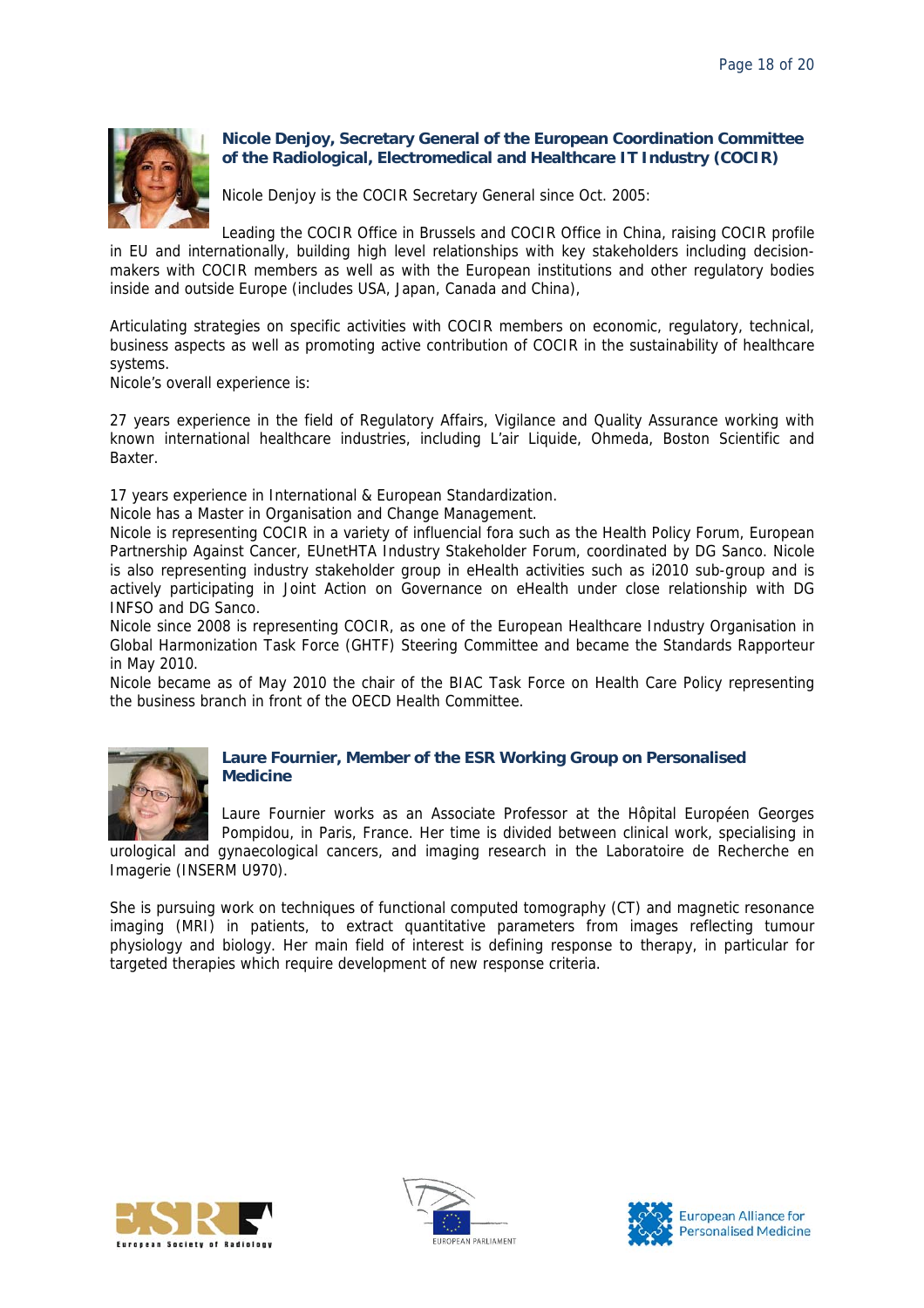

### **Guy Frija, President of the European Society of Radiology (ESR)**

Prof. Guy Frija is currently Head of the Imaging Department at Hôpital Européen Georges Pompidou. Opened in 2000, H.E.G.P. is the most advanced hospital in France in the field of IT. The Imaging Department has 5 professors, 2 assistant professors, 5 fellows, 10 full time consultants and 14 residents. Its structure is organ-based with oriented activities in oncology, cardiac and emergency imaging.

His professional orientations are in chest imaging, contrast agents and IT. He has also developed clinical and fundamental research within these areas presented in several relevant publications.

During the past fifteen years, he served in various positions in national and international societies, such as:

- Chairman of the SFR for 12 years
- General Secretary of EAR and then elected as member of the Executive Council of ESR (2007)
- President of the International Society for Strategic Studies in Radiology (2007)
- President of the European Society of Radiology (2013-2014)



#### **Petru Luhan, MEP**

Petru Luhan is Romanian Member of the European Parliament. He earned a bachelor's degree from the Institute of Economic Studies Osnabrück from Germany and an MBA degree in International Economics and Global Management and Finance at the same university.

His professional experience began as Finance controller at the Continental Automotive Systems in Frankfurt a.M., which led to other managerial positions in big companies in Romania. Before he became MEP, he was the public administrator of Duceava county, Romania. He won the MEP of the Year award in 2013.



### **Ciarán Nicholl, Head of Unit Public Health Policy Support (JRC)**

Ciarán Nicholl is Head of the newly created Public Health Policy Support unit in the Joint Research Centre's Institute for Health and Consumer Protection (JRC-IHCP). His background is scientific research in public health and he completed his MSc at Kings College Hospital (England) and his PhD in skin cancer research at Heidelberg University

(Germany).

The JRC is the European Commission's in-house science service and it provides independent scientific and technical support to EU policies. Ciarán is convinced that the JRC, with over 55 years experience in standardisation and harmonisation, will play a pivotal role in improving health information in the EU. Harmonised, high-quality health information is the key to improving policy interventions to enhance health care in the EU. The areas which the JRC's new unit is addressing include health information (cancer and rare diseases), cancer care quality, nutrition, behavioural sciences and medical devices.



#### **Tapani Piha, Head of Unit e-Health and Health Technology Assessment (DG SANCO)**

Tapani Piha works as Head of Unit in the European Commission since 2004. First he managed the Health Law and International Unit, then the Human Resources Unit from 2009, and moved to the eHealth & Health Technology Assessment Unit in